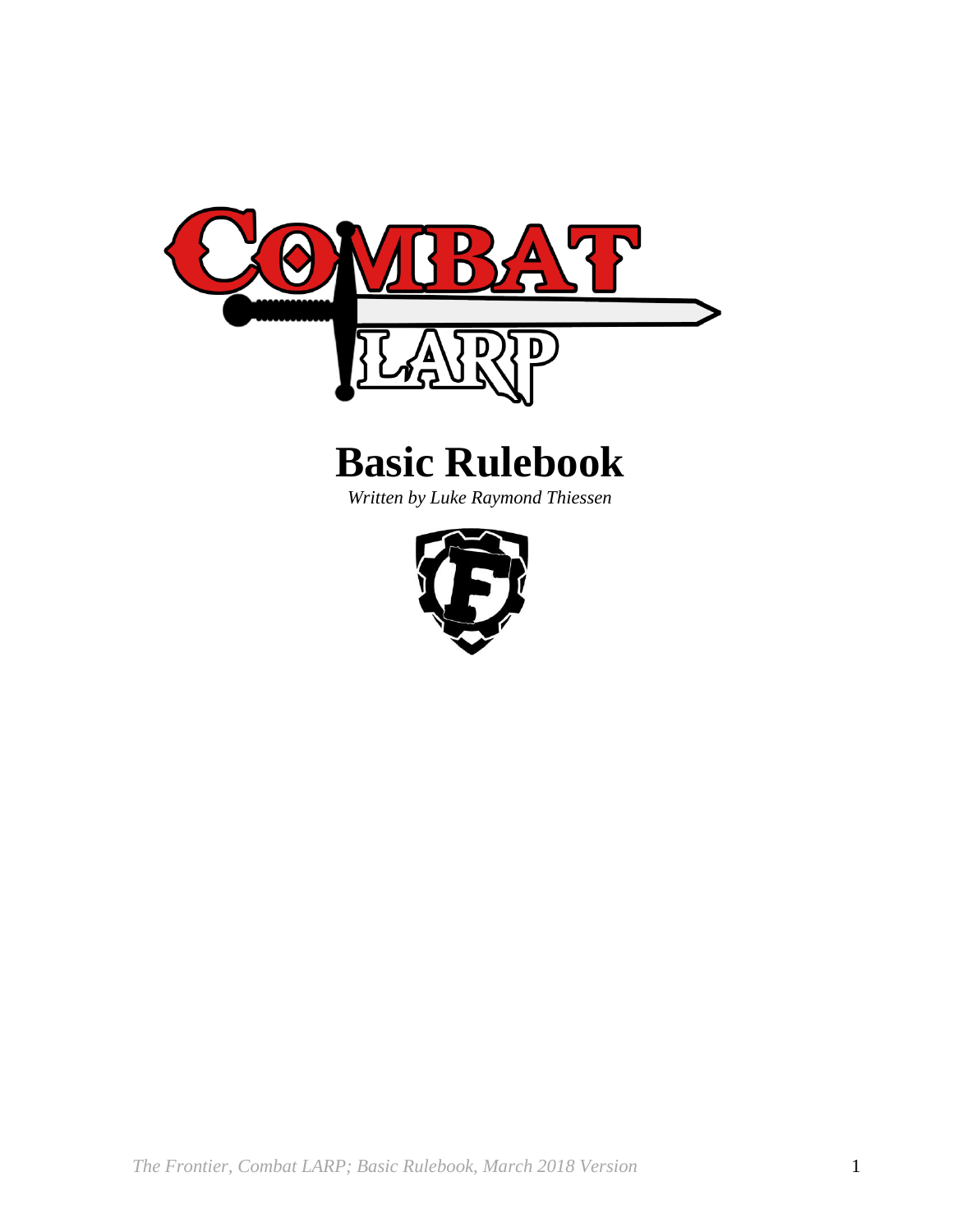# <span id="page-1-0"></span>**TABLE OF CONTENTS**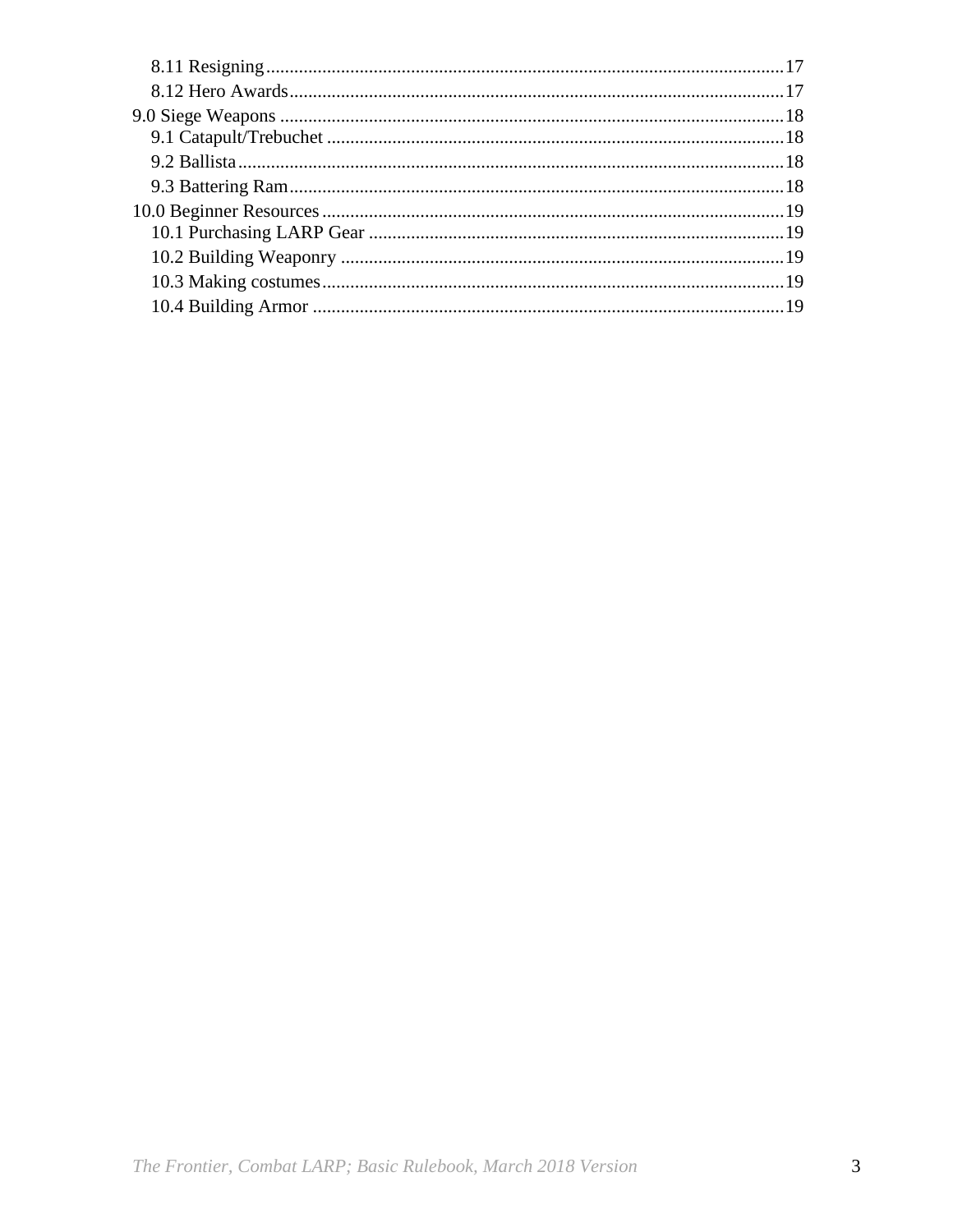## <span id="page-3-0"></span>**1.0 Game Description**

1.1 Combat LARP is a skill based, competitive, medieval themed LARP game for those ages 16 and up.

1.2 Players will use LARP weapons and armor to fight for their Kingdom.

1.3 The game itself follows a very simple honor based rule system. Each game will feature various capture the flag like objectives. Like in a sports program, teams will compete to win games, but do so while dressed as medieval warriors.

## <span id="page-3-1"></span>**2.0 Code of Conduct**

2.1 All players are expected to treat each other with respect with both their actions and words.

2.2 A good player is not one who wins but who plays to the heart of the game and follows the rules and decision of the Referees.

2.3 While comprehensive, loopholes in this system are inevitable. Exploitation of them will not be tolerated and we remind players they should seek to play to the spirit of the game.

## <span id="page-3-2"></span>**3.0 Teams**

3.1 Players are divided into 2 teams that will remain fixed until the end of the season. Teams are encouraged to build comradery which is integral to the team's success on the field.

3.2 Each team will have an elected Captain to lead them in battle.

3.3 Players are reminded that they are roleplaying as soldiers in a medieval army and that disobeying your superiors would have been a serious offence.

3.4 Team attendance is an important part of the game, and while attempts will be made to balance numbers, teams that recruit more players or attend more consistently will inevitably have an advantage.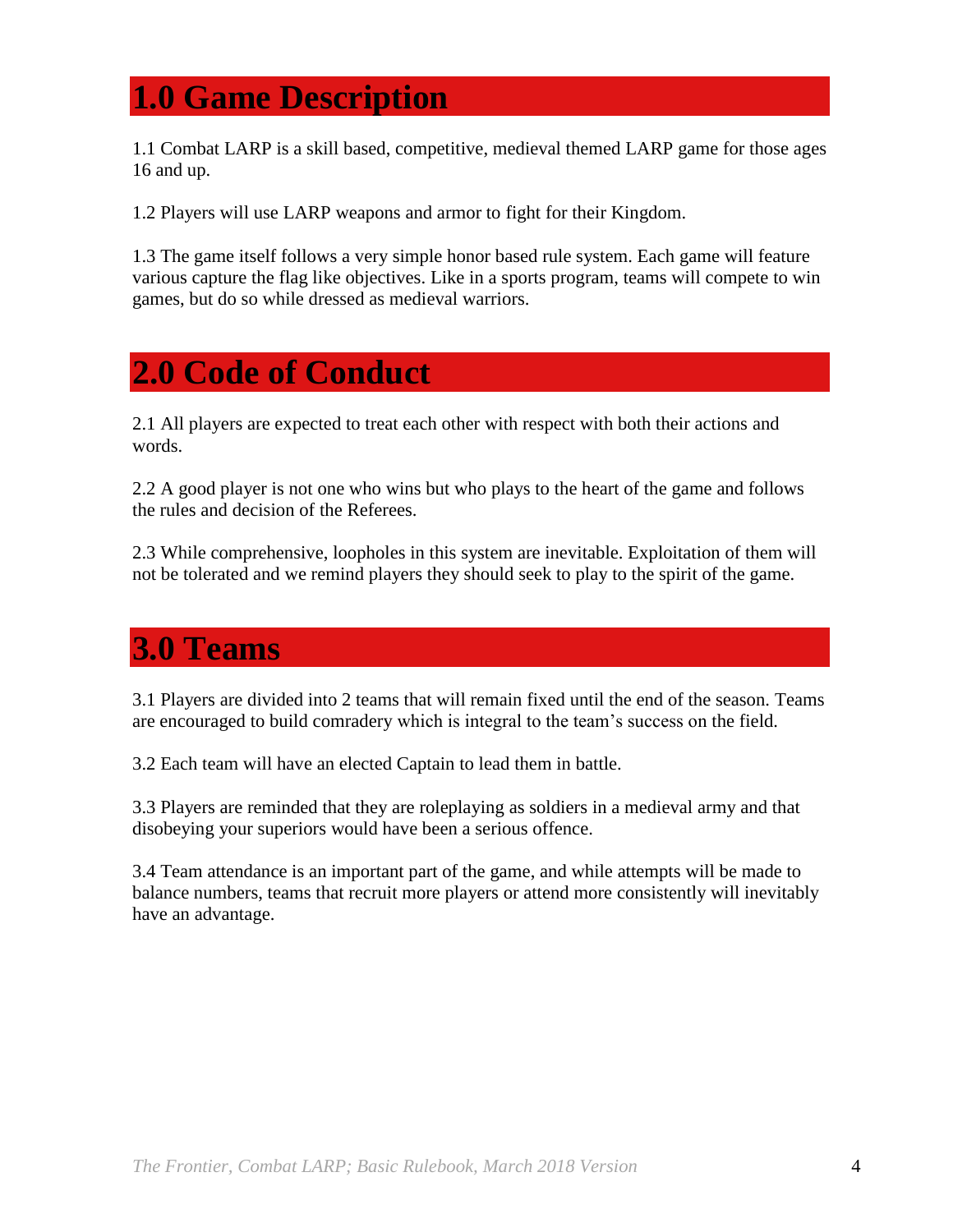## <span id="page-4-0"></span>**4.0 Costuming**

#### <span id="page-4-1"></span>**4.1 Required Costuming**

All players are required to wear the provided team colored tabards. This will make them easily identifiable with their team as well as a part of the Frontier LARP Combat game.

#### <span id="page-4-2"></span>**4.2 Minimum Costuming**

Beneath their tabard players are required to meet the following minimum costume requirements. Failure to do so will result in a penalty of 5 gold.

| <b>Footwear</b>      | <b>Pants</b>           | <b>Shirt</b>           | <b>Banned</b>        |
|----------------------|------------------------|------------------------|----------------------|
|                      |                        |                        |                      |
| Runners or hiking    | Sweats, Jeans, or Suit | Shirts in earthy tones | Blue Jeans, brightly |
| boots in plain black | pants in earthy tones  | (black/brown/green)    | colored clothing,    |
| or brown             | (black/brown/green)    | with no text/logos     | logos, or text       |

#### <span id="page-4-3"></span>**4.3 Costuming Bonus**

Beyond the minimum requirements players are encouraged to dress in full medieval themed garb. Doing so will earn bonus gold for your team, the costume bonus rating scale is as follows:

<span id="page-4-4"></span>

*The Frontier, Combat LARP; Basic Rulebook, March 2018 Version* 5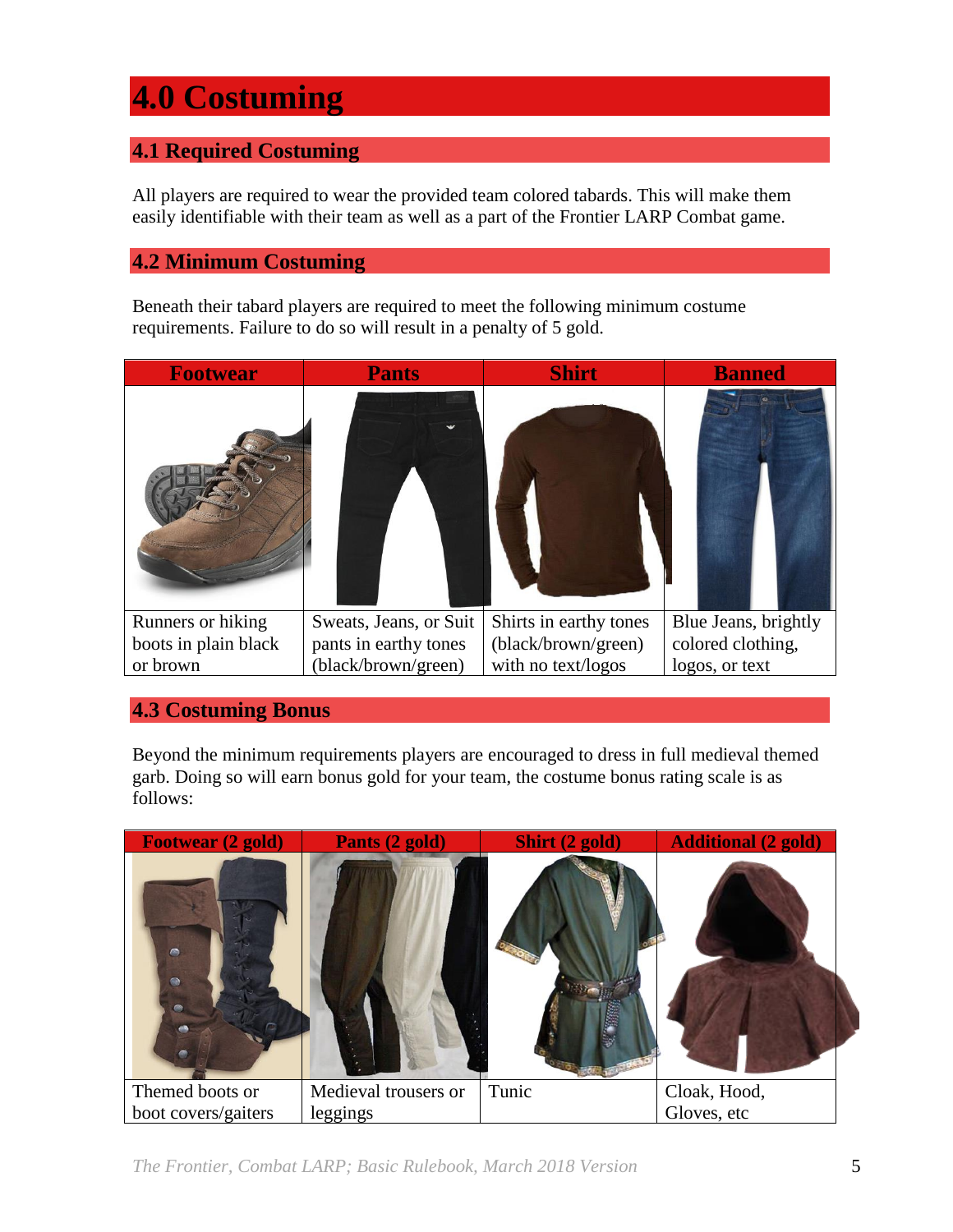## **5.0 Player Equipment and Safety**

5.1 All weapons, armor, and shields used in Combat LARP should loosely fit into a medieval setting. No light sabers or neon colored shields/armor will be permitted as they do not fit the theme of the game.

5.2 Players who make their own equipment must ensure that they are made safely to avoid harm to themselves and other players. All equipment used at Combat LARP must meet the safety requirements outlined on our website: [www.frontierlarp.com/safety](http://www.frontierlarp.com/safety)

## <span id="page-5-0"></span>**6.0 Combat Rules**

#### <span id="page-5-1"></span>**6.1 Stop the Game**

6.1.1 This is our safety phrase that is used to communicate a real world issue. This should be used in cases of actual injury or if you ever feel you are in real danger.

6.1.2 Whenever anyone calls "stop the game" all players within range should cease gameplay and remain where they are until gameplay resumes.

6.1.3 Bleed out counts (see section 6.10) pause during this time and players may not walk back to their base to spawn (see section 8.4).

#### <span id="page-5-2"></span>**6.2 Penalties**

6.2.1 Failure to follow any of the following rules, including the roleplay aspects of each of them may result in gold penalties (see section 8.2) for your team dictated by a ref.

6.2.2 Players may also receive gold penalties (see section 8.2) for un-sportsman like conduct such as shouting at other players and arguing over whether a blow hit or not.

6.2.3 Players who show excellent roleplay and follow rules well may be granted gold bonuses (see section 8.2) for their team.

6.2.4 During games, a player may be asked to return to their base as a penalty before they may re-enter combat. This may be instead of or in addition to receiving a gold penalty.

#### <span id="page-5-3"></span>**6.3 Valid Locations**

6.3.1 The torso (chest and back), legs (includes feet), and arms (includes hands) are all valid targets.

#### <span id="page-5-4"></span>**6.4 Non-valid targets**

6.4.1 The groin, head and neck are not valid targets.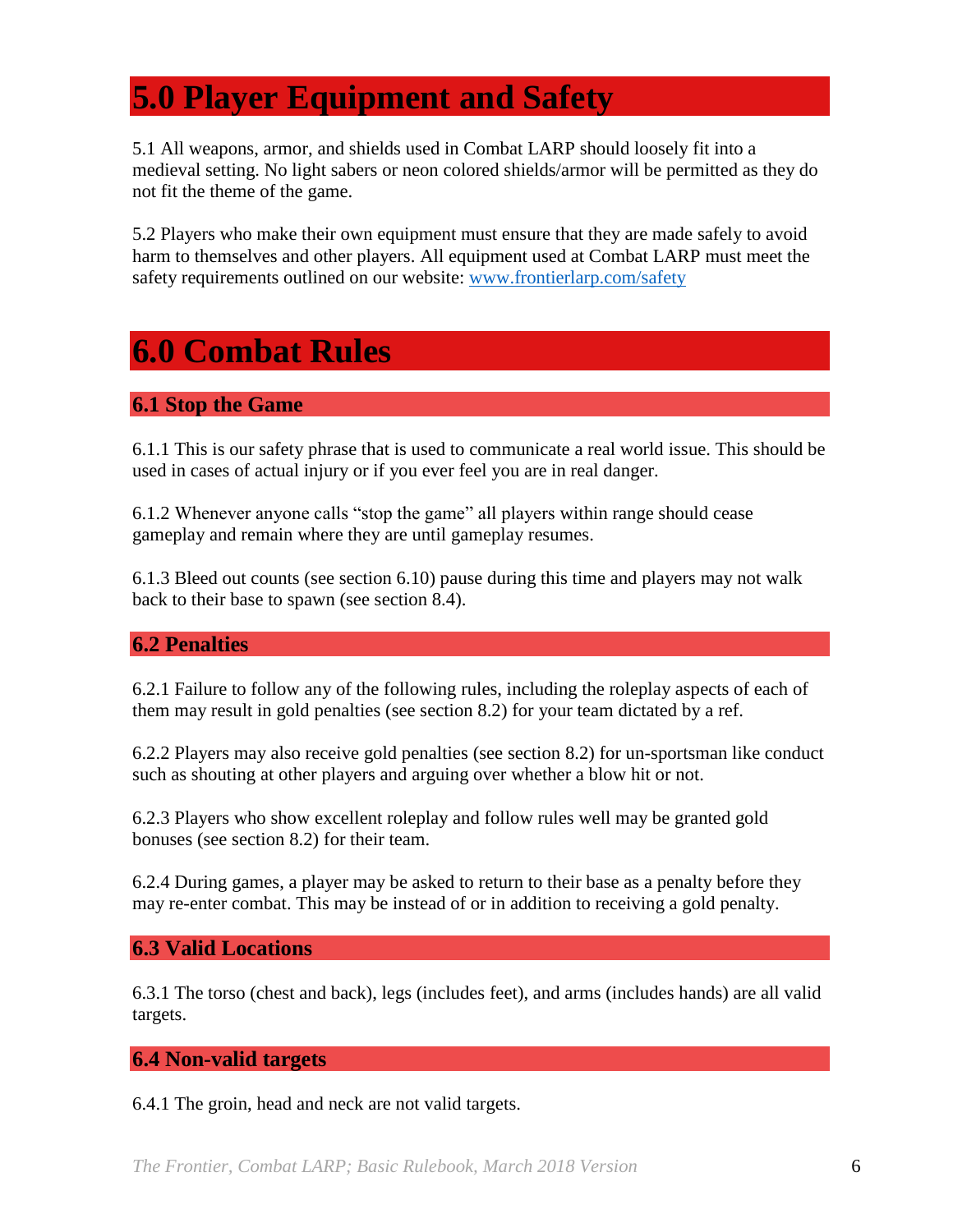6.4.2 If directly struck in these locations the struck player may call a foul.

#### <span id="page-6-0"></span>**6.5 Valid strike**

6.5.1 A valid strike is one that makes solid contact with a valid location.

6.5.2 Making solid contact will, at minimum, require swinging the arm at the elbow. A blow delivered by simply flicking the wrist is not considered valid.

6.5.3 Players may only deal 1 hit per second with a single weapon. A player wielding 2 weapons may deal 1 hit per second with each weapon.

6.5.4 The use of rapid wrist flicks to deliver several blows in under a second, typically called "machine gunning" is not allowed and will not be regarded as valid strikes.

6.5.5 A strike should never be delivered with a player's full strength but should still contain enough force to be noticed. Hitting too hard can result in a foul (section 6.7) or penalty (section 6.2)

6.5.6 When you are hit by a valid strike you must react, your character has been injured, grunts, grimaces, and screams of pain should be heard frequently.

6.5.7 Some areas, such as the shoulders and buttocks, lie between two valid locations, in order to avoid confusion, the buttocks shall be considered torso and the shoulders as arms.

6.5.8 A strike from a dead or unconscious player is still considered valid if it was already in mid swing. This means that if you strike an opponent in the torso (rendering them dead or unconscious as per section 6.8  $\&$  6.9) and they land a strike that was in mid swing before they were struck, this blow still counts. This rule allows for the possibility that two players might take each other out simultaneously.

#### <span id="page-6-1"></span>**6.6 Graze**

6.6.1 A graze is a strike that does not make solid contact with a valid location but rather simply glances, brushes against, or slides past instead of striking cleanly.

6.6.2 If you are struck with a grazing blow please call it out loud, this is important as it lets your opponent know that the strike was not a valid hit.

6.6.3 Combat LARP is based on the honor system and it is up to you to decide if you have been struck. If you are unsure if a strike was valid or merely grazed, be a gentleman/woman and take the hit.

6.6.4 Any debate about whether a hit struck should be taken to a Referee.

#### <span id="page-6-2"></span>**6.7 Fouls**

6.7.1 You may call foul when another player strikes you in an unsafe manner. This includes striking the head, neck, or groin, or hitting with excessive force.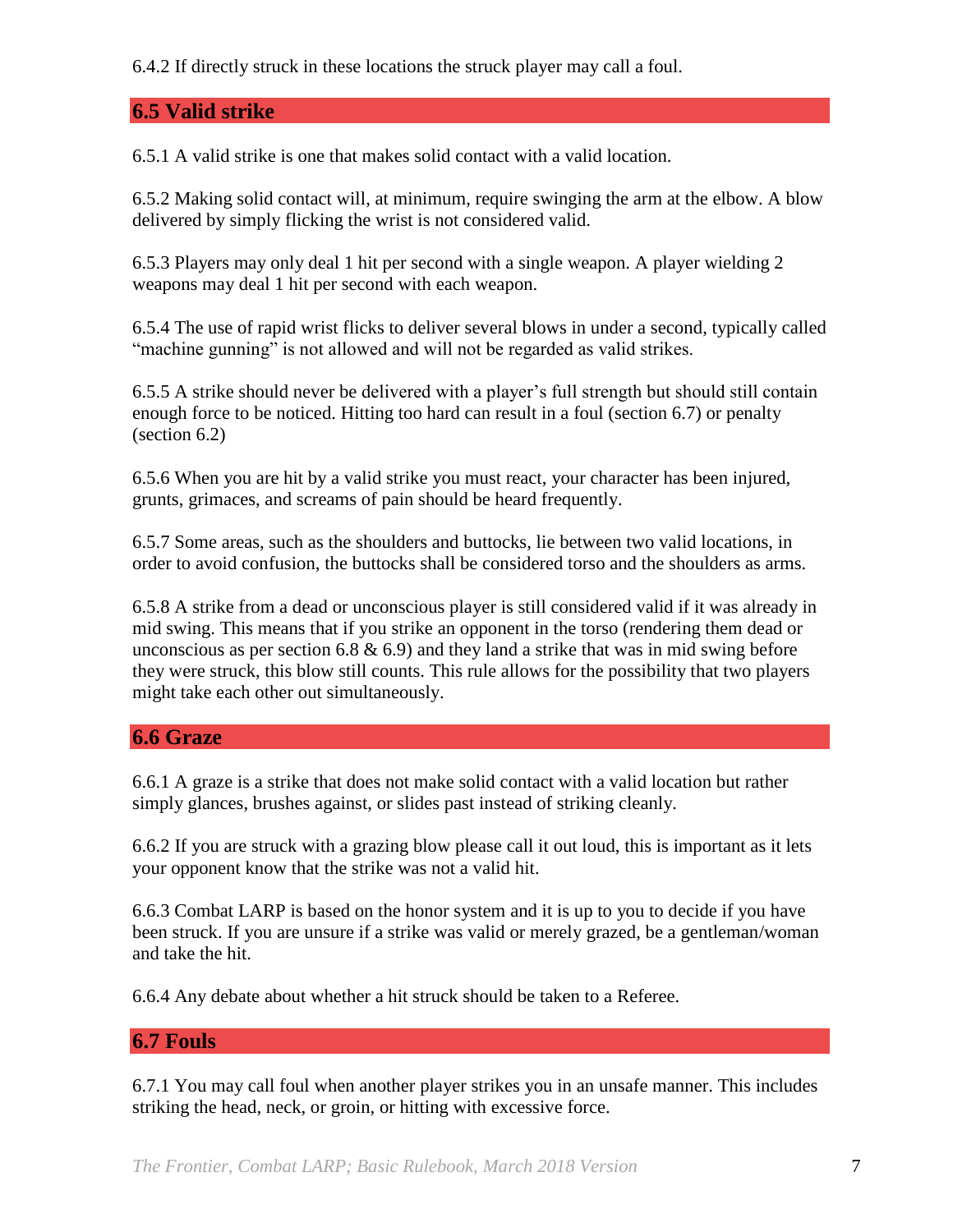6.7.2 Occasionally a strike or arrow may hit and then glance upwards and hit a non-valid location, this is not considered a foul.

6.7.3 If a player commits a foul they must leave combat and return to their home base before re-entering the game. They are not require to take a new spawn flag.

6.7.4 You do not decide when you have committed a foul, the person you struck does.

6.7.5 Exploitation of the foul mechanic to remove other players from play will result in penalties (see section 6.2).

<span id="page-7-0"></span>**6.8 Disabled Locations**

6.8.1 A disabled location is one that has been struck by a valid strike and can no longer be used.

6.8.2 In the case of an arm it should hang limply at your side. Anything held in the hand can be dragged but not held upright. A shield strapped to the arm may remain in place but cannot be lifted to protect oneself.

6.8.3 When a leg has been disabled a player cannot put any pressure on it, meaning moving will require then to exhibit a pronounced debilitating limp. Players with a disabled leg may not run and should move at half speed.

6.8.4 If two legs are disabled the player can no longer stand and use their legs to move. They may kneel in place or crawl forward on their arms.

6.8.5 In the case of the torso the player must drop to the ground unconscious and begin "bleeding" as per section 6.10

6.7.6 A hit to the hand is considered a hit to the arm.

6.7.8 A hit to the foot is considered a hit to the leg.

#### <span id="page-7-1"></span>**6.9 Destroyed Locations**

6.9.1 A location becomes destroyed if it has been struck more than once.

6.9.2 In the case of the arms or legs it is as if they have been disabled beyond repair or even chopped off.

6.9.3 A player with a destroyed leg must drop to one knee and can only move by dragging themselves along the ground. No weight may be put on a destroyed leg and hopping on one leg is NOT allowed due to lack of realism and breaking of immersion.

6.9.4 A player with a destroyed arm must drop anything held in that hand including shields with straps.

6.9.5 Any additional strikes to destroyed limbs are considered to go through it, in the case of an arm hanging limply at a player's side this means the strike will hit the torso.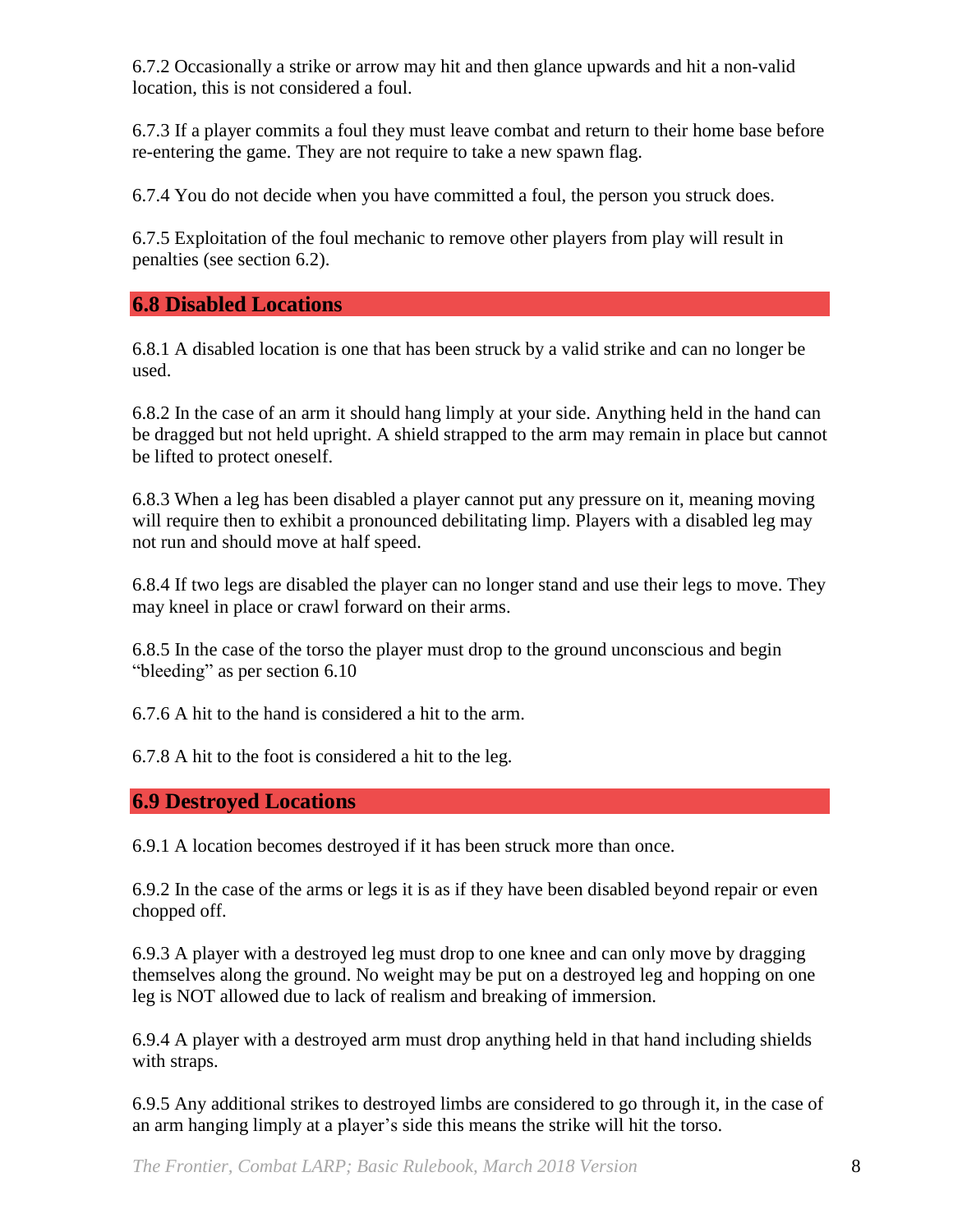6.9.6 If the torso is destroyed a player is dead as per section 6.11

6.9.7 If two or more of a player's limbs are destroyed they are dead as per section 6.11

#### <span id="page-8-0"></span>**6.10 Bleeding**

6.10.1 When a player falls unconscious due to their torso being disabled they will bleed out in a 60 second count. When the bleed out count is finished they are dead.

6.10.1 Unconscious players can be revived using bandages provided they have not finished their bleed out count.

#### <span id="page-8-1"></span>**6.11 Death**

6.11.1 A player dies when their torso is destroyed, they bleed out, or when 2 limbs are destroyed.

6.11.2 When a player dies they must drop to the ground and act out their death. Some may choose to die instantly while others may wish to drag it out in a dramatic and gruesome scene.

6.11.3 Regardless of how the player chooses to act out their death they may never continue to fight or strike other players after having died.

6.11.4 Once dead a player must remain on the ground for a minimum of 60 seconds unless they have already completed a 60 second bleed out count.

6.11.5 Once the death count is completed a player may return to their home base or nearest spawning area to respawn as per section 8.2. They should place a hand or weapon on their head while doing so to show they are OOC.

6.11.6 Dead players should never speak to living players in character, this includes shouting encouragement or warnings to living players on their team. The dead only speak to the dead.

6.11.7 Under no circumstances should a player ever strike a dead player with any force. Any strikes on a dead player for the purpose of epic finishing blows should be delivered incredibly lightly.

#### <span id="page-8-2"></span>**6.12 Item Collection**

6.12.1 You may not go out of character to collect items, including arrows, dropped shields or weapons, and any other player equipment.

6.12.2 If you are dead you may pick up any items dropped by you or your teammates but you must bring them back to your spawn point before they are brought back in game. The dead cannot deliver items to the living INCLUDING arrows.

6.12.3 You may choose to deliver items collected while dead, such as arrows, to a referee. A referee may then return the items to the owner at their discretion.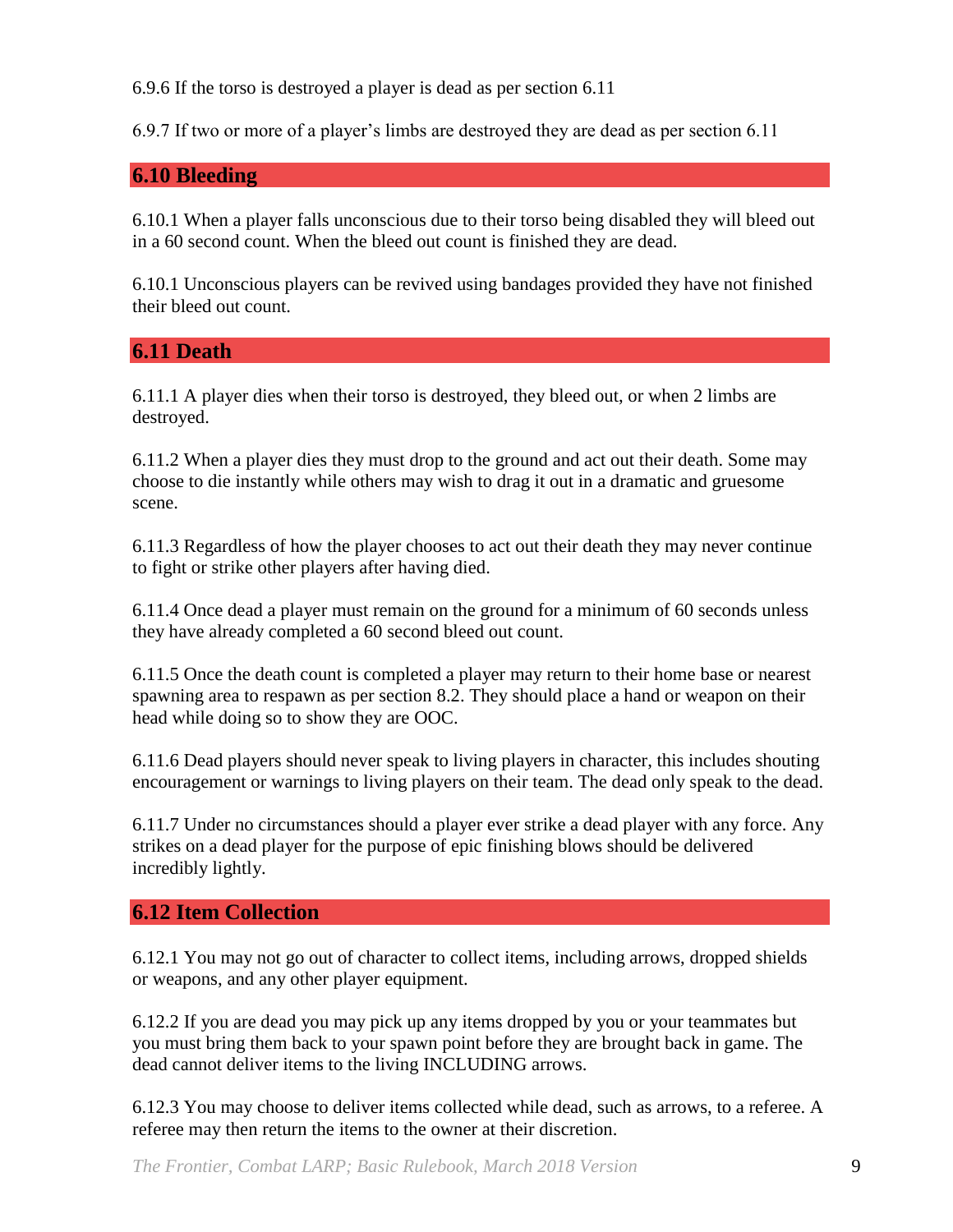<span id="page-9-0"></span>**7.0 Armor**

7.1 Players may bring armor into games which provides them additional protection against strikes.

7.2 Armor protects the areas that it physically covers preventing them from being disabled or destroyed until the armor itself breaks.

7.3 Any strikes between the gaps in your armor affect the location as normal.

7.4 Armor is divided into 2 classes; authentic and prop.

<span id="page-9-1"></span>**7.1 Prop Armor**

7.1.1 Armor is deemed prop if it is built out of materials that provide no actual protection but has been made to look like real armor.

7.1.2 Materials such as cardboard, foam, tin, and plastic are examples of this.

7.1.3 Earning full armor points with prop armor typically involves a significant amount of time and skill.

7.1.4 The rating for prop armor is based primarily on appearance, the following table shows examples of each rating level.



7.1.5 The use of duct tape and cardboard as building materials is highly discouraged. If you are interesting in learning how to build your own armor out of higher grade materials please see section 10.0 Resources.

7.1.6 Materials such as plain cardboard, modern leather jackets, tactical gear, and football, hockey, or rollerblade gear will not be accepted as armor in this game.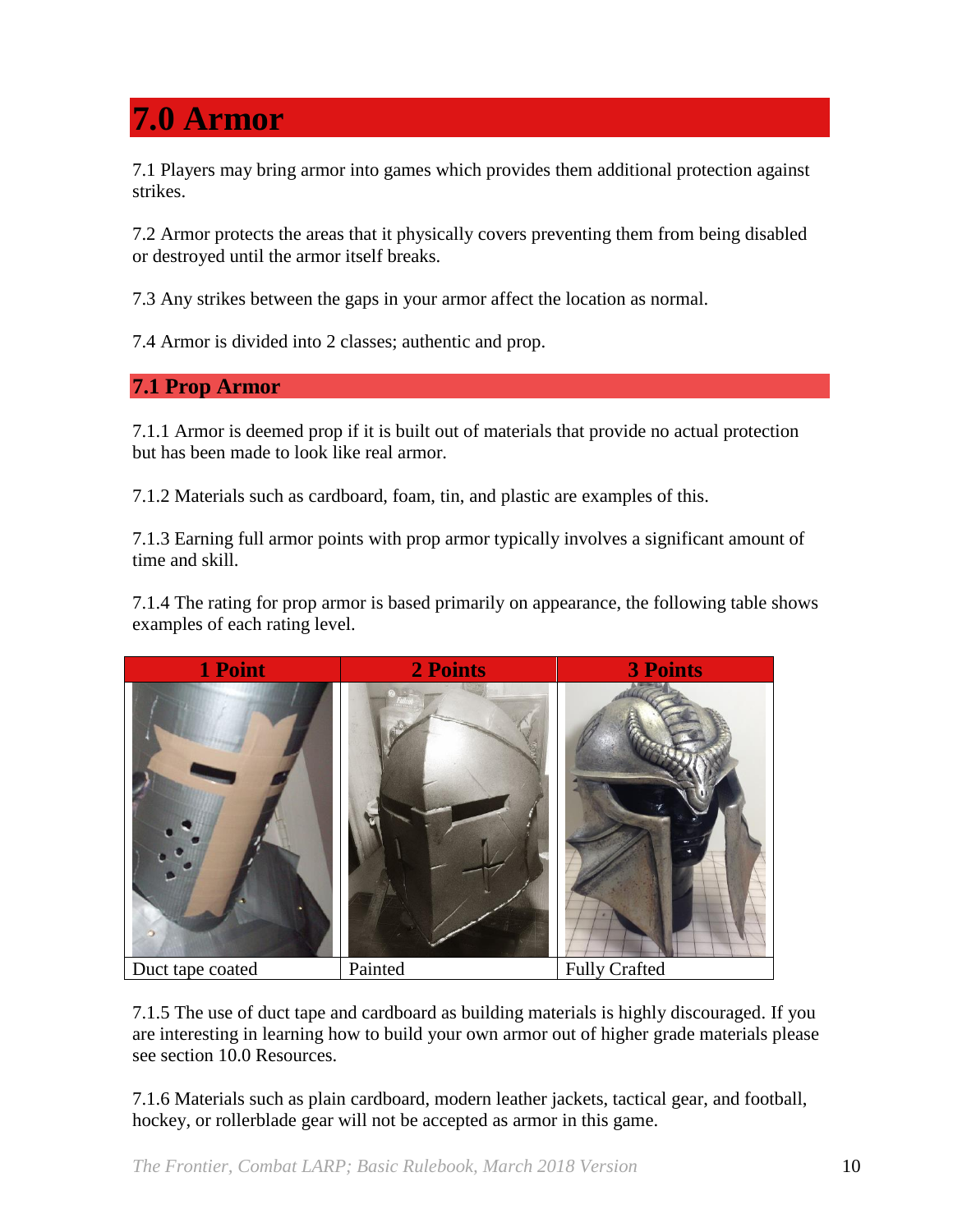#### <span id="page-10-0"></span>**7.2 Authentic Armor**

7.2.1 Armor is deemed authentic if it is made from historical materials such as metal, leather, or hide. Armor does not need to be of an exact historical build or thickness to be qualified as authentic but it must be close.

7.2.2 Earning full armor points with authentic armor is typically quite costly and encumbering.

7.2.3 The rating guide for authentic armor is as follows:



#### <span id="page-10-1"></span>**7.3 Armor Points**

7.3.1 Each point of armor represents how many times a piece of armor can be struck before breaking, if a piece of armor is broken a strike to it is considered to hit the location beneath it.

7.3.2 Every time the armor piece is struck the player must mentally subtract one point from that piece of armor.

7.3.3 Every piece of armor worn is given its own armor points which are tracked separately. The exception to this rule is exceptionally small pieces of armor in the same location which may be grouped together at a referee's discretion.

7.3.4 When a player dies their armor resets to full.

7.3.5 Equipment, such as belts, quivers, and worn weapons are not counted as armor. Any strike that hits one of these items is treated as ignoring it and striking the armor or body location beneath it.

7.3.6 Leather and prop helmets, when worn, will grant 1 additional armor point to the players chest. Metal helmets will grant an additional point to the players chest and back.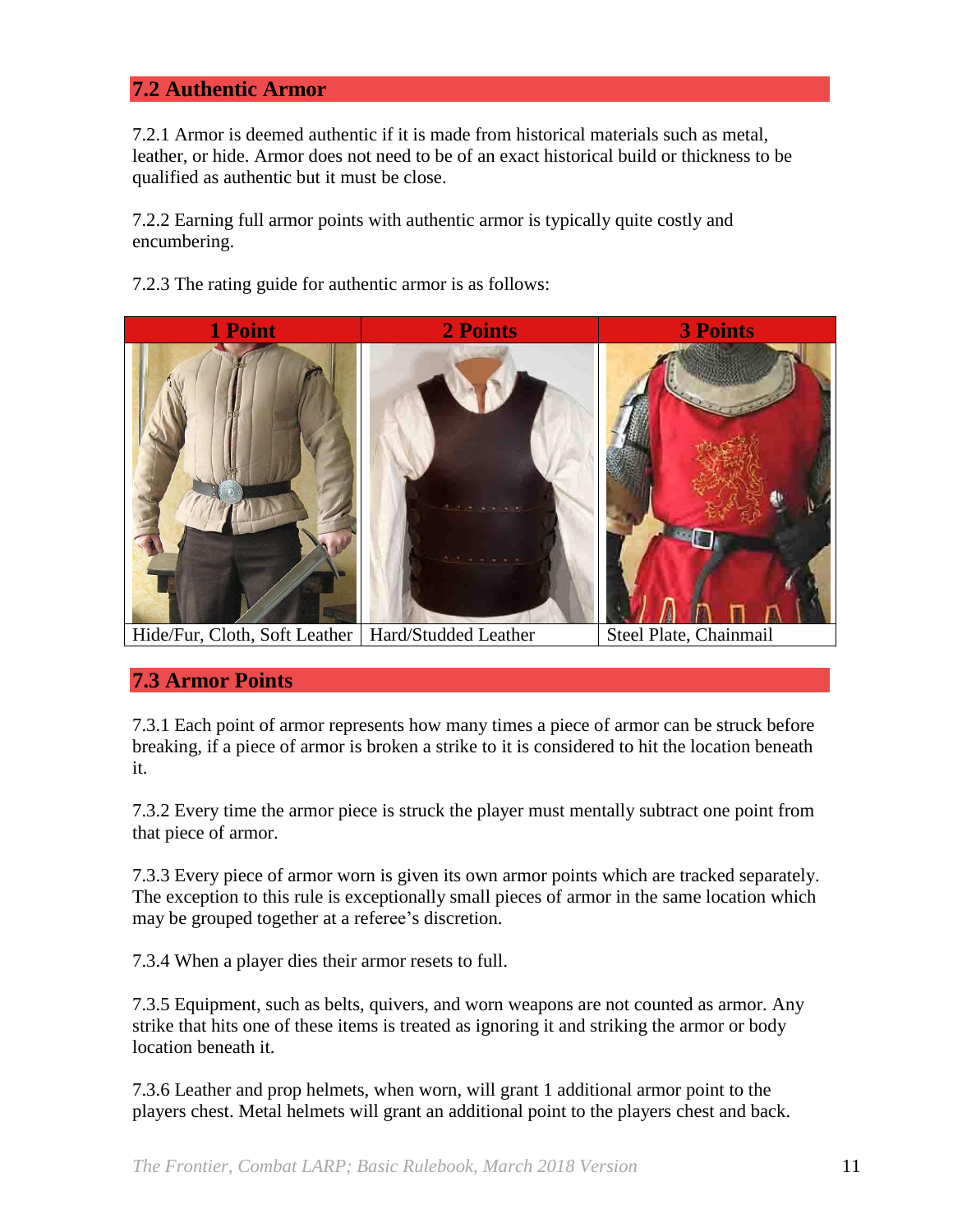#### <span id="page-11-0"></span>**7.4 Armor Zones**

7.4.1 Some pieces of armor such as chainmail or Gambesons cover a large area. It should be divided into zones according to the chart below, each taking damage separately as if they were individual pieces of armor.



7.4.2 Any hit to the foot shall be counted as damaging armor on the lower leg.

7.4.3 Any hit to the hand shall be counted as damaging armor on the forearm.

<span id="page-11-1"></span>**7.5 Stacking Armor** 

7.5.1 Players may stack up to 2 layers of armor of any type for a potential total of 6 armor points.

7.5.2 To be considered stacked the armor must be separate pieces.

<span id="page-11-2"></span>**7.6 Armor Piercing**

7.6.1 Arrows and crossbow bolts are considered armor piercing. When an armored location is struck by an arrow or bolt the armor is ignored and the hit counts as directly to the location.

7.6.2 It should be noted that this does not destroy the armor, simply ignore it. A melee hit to a location following an arrow hit would affect the armor as normal.

7.6.3 Thrown weapons such as daggers, hand axes, and javelins DO NOT pierce armor but they do damage it normally like a strike from a melee weapon.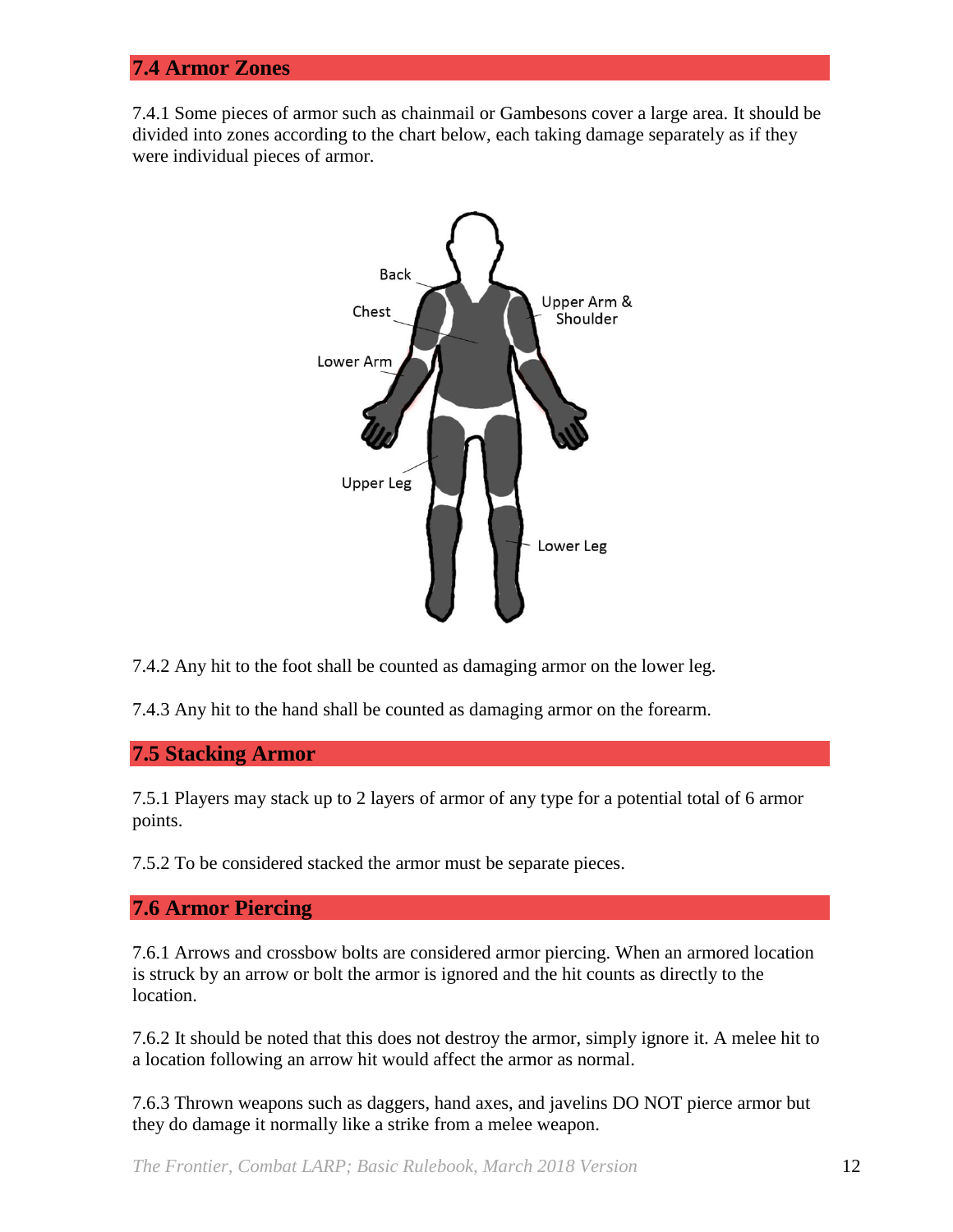7.6.4 Nerf darts even when fired from a crossbow shaped Nerf Blaster do not strike with enough force to be felt through armor and will not deal damage.

7.6.5 Any Nerf of knockoff brand which fires a projectile other than a typical foam dart will be judged on a case by case basis.

#### <span id="page-12-0"></span>**7.7 Armor Repair**

7.7.1 Armor can be repaired during game with the use of an armor repair kit. These kits will contain several different props for working armor.

7.7.2 Repairing armor requires 20 seconds of roleplay per point to be repaired.

#### <span id="page-12-1"></span>**7.8 Armor Restrictions**

7.8.1 Armor may not have any rigid spikes or large protrusions over ½" which could damage weapons and harm other players

7.8.2 Obviously modern items such as hockey, rollerblade, or football equipment or modern leather jackets will not be counted as armor.

#### **7.9 Shields**

7.9.1 All shields used in game must be of loosely medieval design. Logos, symbols, and makes (such as a riot shield design) that are clearly modern are not allowed nor are neon colors.

7.9.2 To be considered a shield the item must be at least 1" thick and should be visible different from armor.

7.9.3 Shields cannot be destroyed and completely block all weapons including arrows.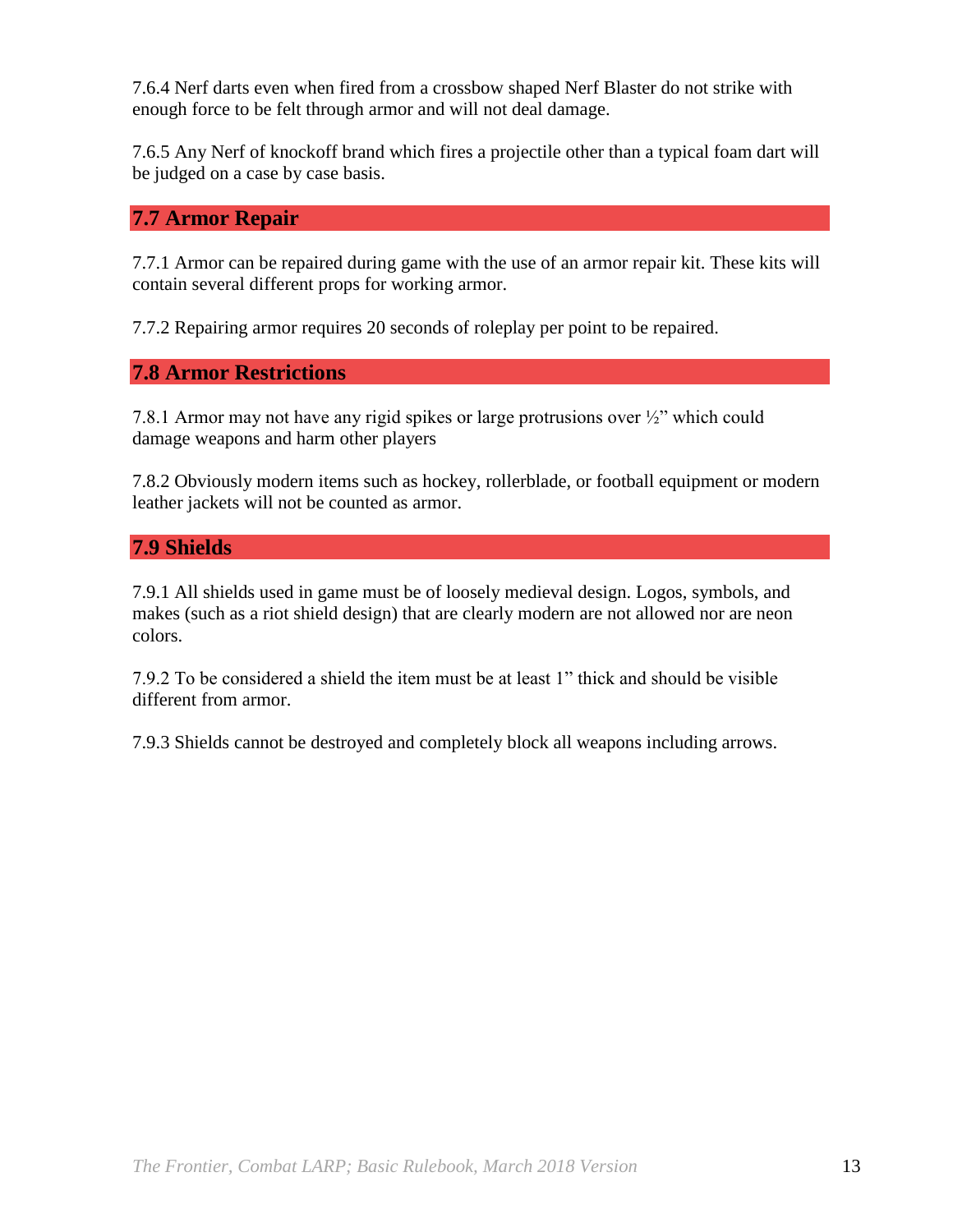## <span id="page-13-0"></span>**8.0 Game Mechanics**

#### <span id="page-13-1"></span>**8.1 OOC**

8.1.1 Standing for Out of Character, being OOC is communicated by placing a closed fist or weapon atop one's head. This signifies that the player is no longer in-game.

8.1.2 Players should always go OOC if they are dead, leaving, or having a conversation that is not in character.

#### <span id="page-13-2"></span>**8.2 Gold**

8.2.1 Every game players will earn gold for their team which will be used to determine the winner of the season.

8.2.2 Gold is primarily earned through completing objectives which will vary from game to game.

8.2.3 The maximum gold awarded in a single game is 400 (not including bonus gold earned by looting, recruiting, or cleaning).

8.2.4 Gold may also be given out by Game Masters as a reward for good roleplay and lost through bad sportsmanship. This will be typically in increments from 5-25.

8.2.5 In order to encourage players to bring newcomers any player who brings a first time player will earn a bonus for their team of 25 gold.

8.2.6 After games teams are expected to help cleanup their Team base, if nothing (including game props, garbage, and personal items) is left behind at a team base after the game that team will receive a bonus 25 gold.

#### <span id="page-13-3"></span>**8.3 Team Bases**

8.3.1 At the start of each game teams will begin at their respective Base. This is the Teams main spawn area and center of command where they may store both in and out of game items.

8.3.2 You may not enter another teams base or remove anything from it by any means.

8.3.2 Players cannot be damaged while inside their base but they may attack from within it and damage nearby enemies.

8.3.3 Unlike other structures such as Outposts (see section 8.5) you may always spawn from your Team base regardless of nearby enemies.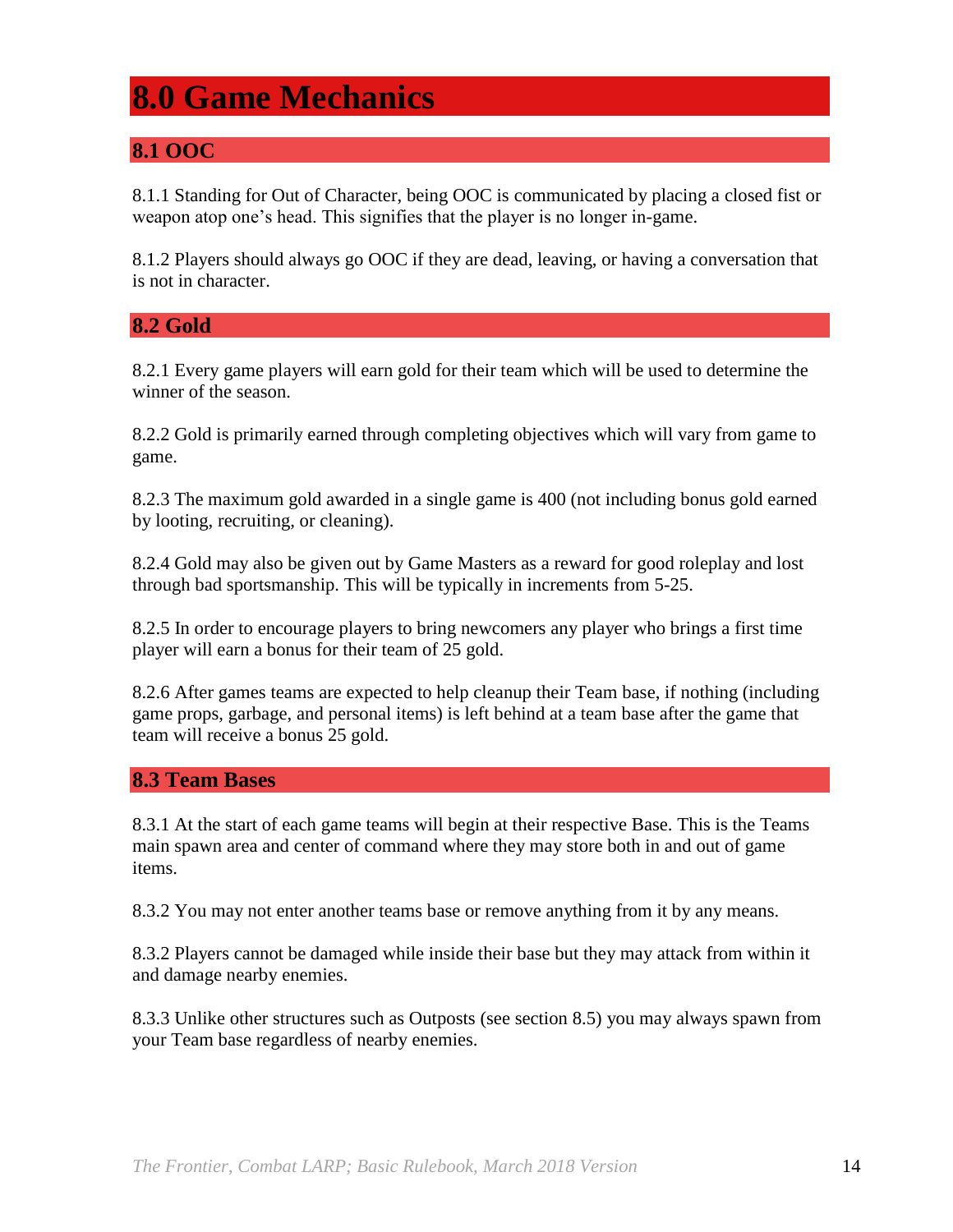#### <span id="page-14-0"></span>**8.4 Respawning**

8.4.1 Respawning is a method by which dead players re-enter the game, this is typically done from the Team Base or a captured outpost (see section 8.5)

8.4.2 To respawn a player must start the spawn counter, typically anywhere from 1 to 5 minutes. When the counter runs out the player may re-enter the game.

8.4.3 Any player who arrives at the base while their team mates are mid-spawn may re-enter when the time finishes, they do not have to start over from the beginning. This encourages teams spawning in groups rather than one at a time.

8.4.4 If a player is the first to begin spawning at any given spawn point they must restart the timer, even if it has been left running.

8.4.5 Every time you respawn you must grab a spawn flag of neutral or your teams color. If there are none available then you may not respawn.

8.4.6 A player may choose to respawn at any time to reset their armor and damaged locations, however as always they must grab another spawn flag.

#### <span id="page-14-1"></span>**8.5 Spawn Flags**

8.5.1 Upon initial, and each re-entry to the game after spawning a player MUST have a spawn flag which represents their life. Without a spawn flag you may not spawn.

8.5.2 A spawn flag must either be neutral (black) or your teams color for you to use it.

8.5.3 Upon death spawn flags may be looted from opponents. These flags should be clipped to your belt loop and handed in at the end of the game to track kills.

8.5.4 If you have not been looted by the time your kill count is complete please do your best to hand your spawn flag to the player that killed you. This is considered good sportsmanship.

8.5.5 Any enemy flags you have looted are not turned over when you are looted. Only your team colored flag which you took upon spawn is handed over.

8.5.5 If your opponents fail to loot you and you are unable to get the flag back to them you must still grab a new spawn flag when respawning. The next time you are looted you must hand over both flags.

8.5.6 You may not loot flags from your own fallen, only from opponents.

#### <span id="page-14-2"></span>**8.6 Looting**

8.6.1 When you kill another character in game you may loot any items off them that were found in-game, such as gold (8.2), bandages (8.10), or special weapons. Any personal belongings or weapons may not be looted.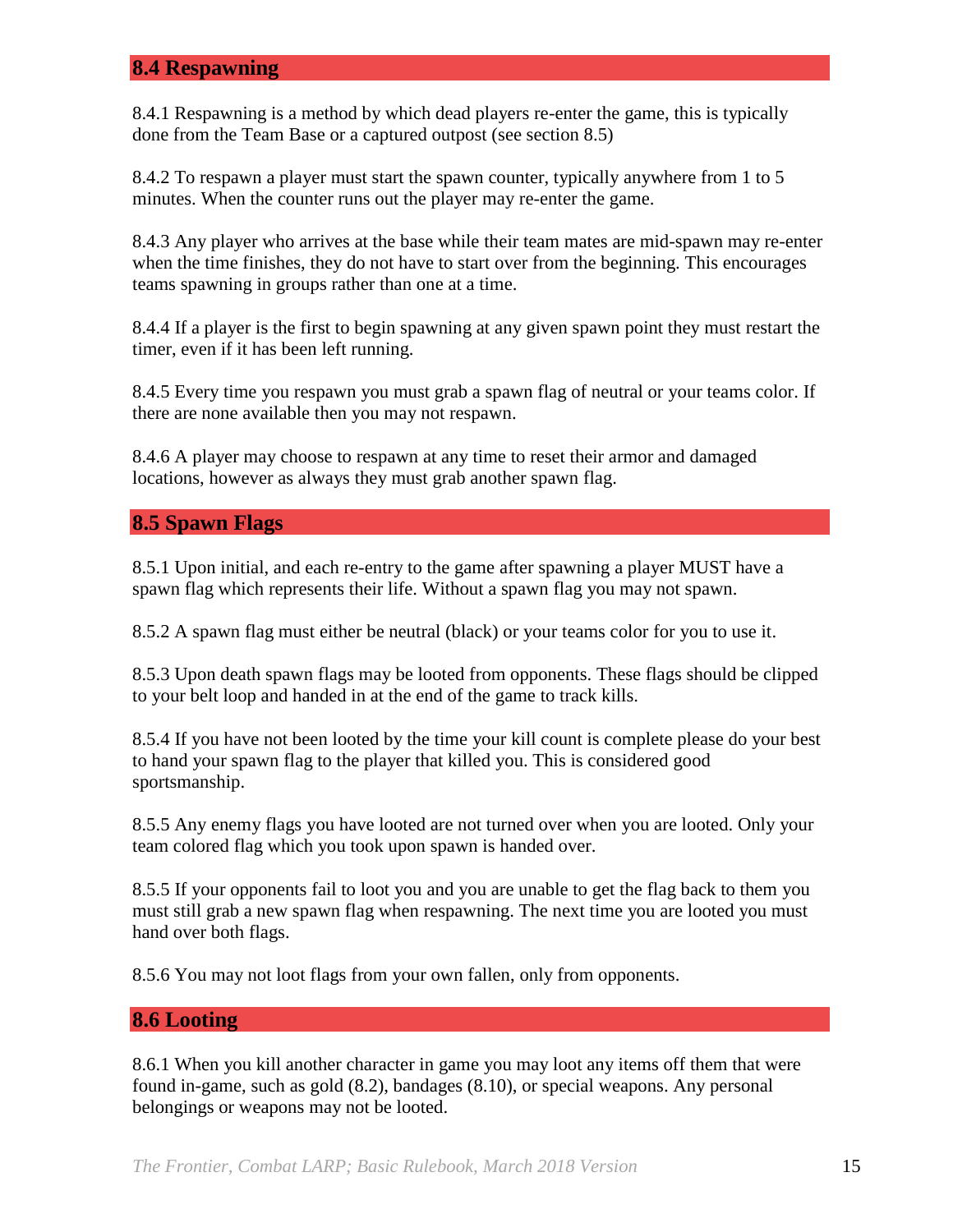8.6.2 Looting should be done with respect for the other player's personal space, if an item is inside a pocket or pouch you must ask permission before searching it, just like you would in a regular setting. Players being looted must surrender the items but may choose to simply hand them over themselves if they are uncomfortable with being searched.

#### <span id="page-15-0"></span>**8.7 Kill Count**

8.7.1 During Combat LARP we will track kills for players to earn bragging rights and measure their achievement.

8.7.2 At the end of each game players will hand in all their looted Spawn flags (see sections 8.3 & 8.4) which will be tallied and posted online so that players can keep record of their kill count.

#### <span id="page-15-1"></span>**8.8 Outposts**

8.8.1 In some game types there may be outposts or other structures which can be captured or used as spawn points. These structures will hold a limited number of black neutral respawn flags which can be used by either team until there are none left

8.8.2 Outposts will be marked by a ring of wooden stakes with rope and a wooden signpost and typically have a flag pole with both teams flags.

8.8.3 Players may not step over or under the rope of an outpost, meaning the only way to enter or exit is through the entrances. Players may still attack by reaching over the rope.

8.8.4 The center of each outpost will hold a flag for each team, to capture it you must raise your team's flag.

8.8.5 Only the team whose flag is currently raised may respawn within that outpost.

8.8.6 Any items left in an outpost can be looted by either team.

8.8.7 Once an outpost runs out of spawn flags players can no longer respawn from it.

8.8.9 Players may not respawn from an outpost which is being contested. A contested outpost is one in which enemies are actively attacking. Simply being near an enemy outpost at a distance and uttering threats is not considered actively attacking.

#### <span id="page-15-2"></span>**8.9 Other Structures**

8.9.1 In some gametypes players may encounter other structures similar to outposts but with different rules. Examples of this are "Towns" which are generally held permanently by one team and considered invulnerable zones like a team's main base.

8.9.2 Like outposts, if a structure has peg and rope around it, it may not be crossed but can be attacked over.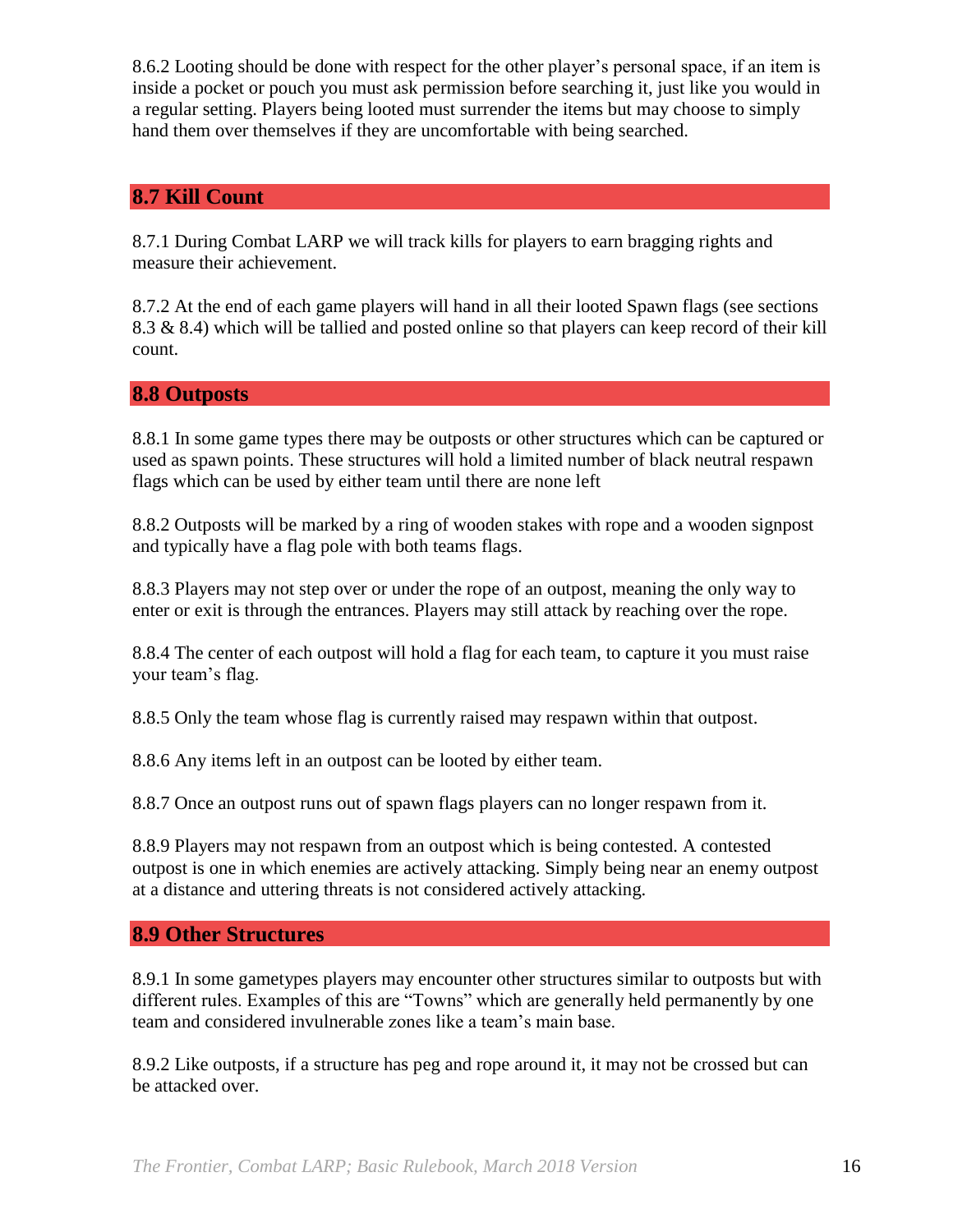8.9.3 Players are to consult the sign post present in each structure upon arrival to determine its specific rules.

#### <span id="page-16-0"></span>**8.10 Bandages**

8.10.1 Bandages are unique items that can be used to heal player's in-game.

8.10.2 A bandage can restore a disabled location to full health.

8.10.3 Bandages cannot fix destroyed locations

8.10.4 To take effect the bandage must be securely attached to the injured area and left there until death.

8.10.5 Players may bandage themselves provided they are conscious.

8.10.5 Players may loot bandages from dead players and re-use them.

#### <span id="page-16-1"></span>**8.11 Resigning**

8.11.1 Sometimes it may be strategic for a team to surrender to cut their losses and fight again another day. However, retreating does not come without its costs, if a team chooses to retreat the other teams automatically obtains the gold reward from all remaining objectives in play.

#### <span id="page-16-2"></span>**8.12 Hero Tokens**

8.12.1 Each game 1 player per team is awarded the Hero token. The hero token is a mark of esteem for excellent roleplay or prowess.

8.12.2 Hero tokens can be spent at later games by trading it in to a Game Master for the Hero cape. The hero cape grants you Heroic status, which lasts for one single life.

8.12.3 Those with heroic status gain  $+2$  hitpoints to all locations, unlike regular hitpoints these cannot be healed through any means however unlike armor points they are not ignored by arrows.

8.12.4 Heroic status ends after the player is killed or when the game ends, whichever comes first.

8.12.5 Each team may only have 1 hero at a time.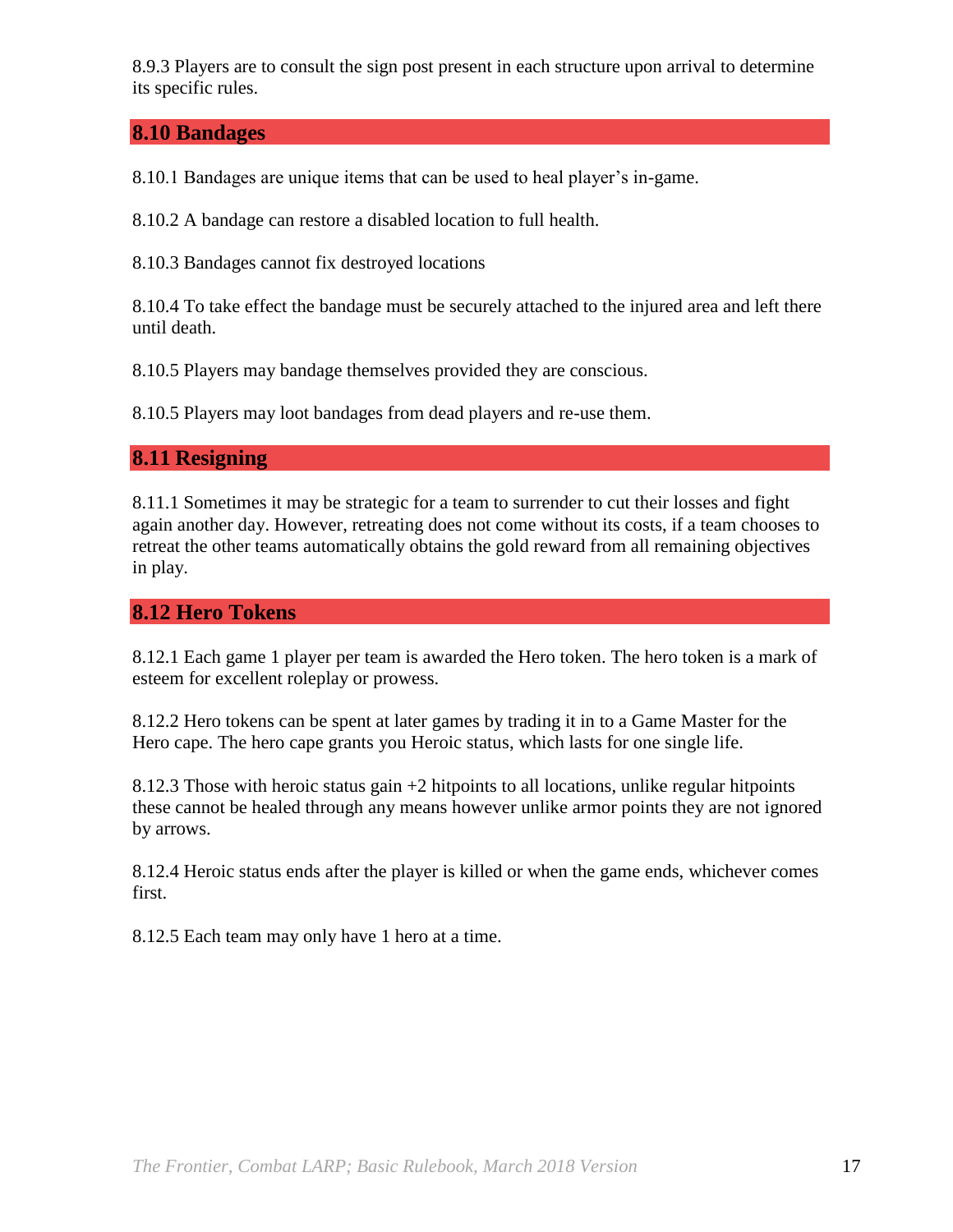## <span id="page-17-0"></span>**9.0 Siege Weapons**

9.0.1 Players interested in building siege weapons and bringing one to a game must gain referee approval.

#### <span id="page-17-1"></span>**9.1 Catapult/Trebuchet**

9.1.1 Anyone within arm's reach of where a catapult projectile lands is instantly killed.

9.1.2 Anyone hit by a rolling or bouncing piece of catapult ammunition is instantly killed.

9.1.3 A catapult can be destroyed by striking it with a melee weapon, its hit points will be tracked by a referee who will determine when it is destroyed.

<span id="page-17-2"></span>**9.2 Ballista** 

9.2.1 A hit from a ballista bolt is an instant kill, even if blocked by a shield.

9.2.2 A ballista can be destroyed by striking it with a melee weapon, its hit points will be tracked by a referee who will determine when it is destroyed.

<span id="page-17-3"></span>**9.3 Battering Ram**

9.3.1 A battering ram cannot be used to strike other players

9.3.2 Battering rams may be used in some scenarios to damage walls/gates. This will be tracked by a referee.

9.3.3 A battering ram can be destroyed by striking it with a melee weapon, its hit points will be tracked by a referee who will determine when it is destroyed.